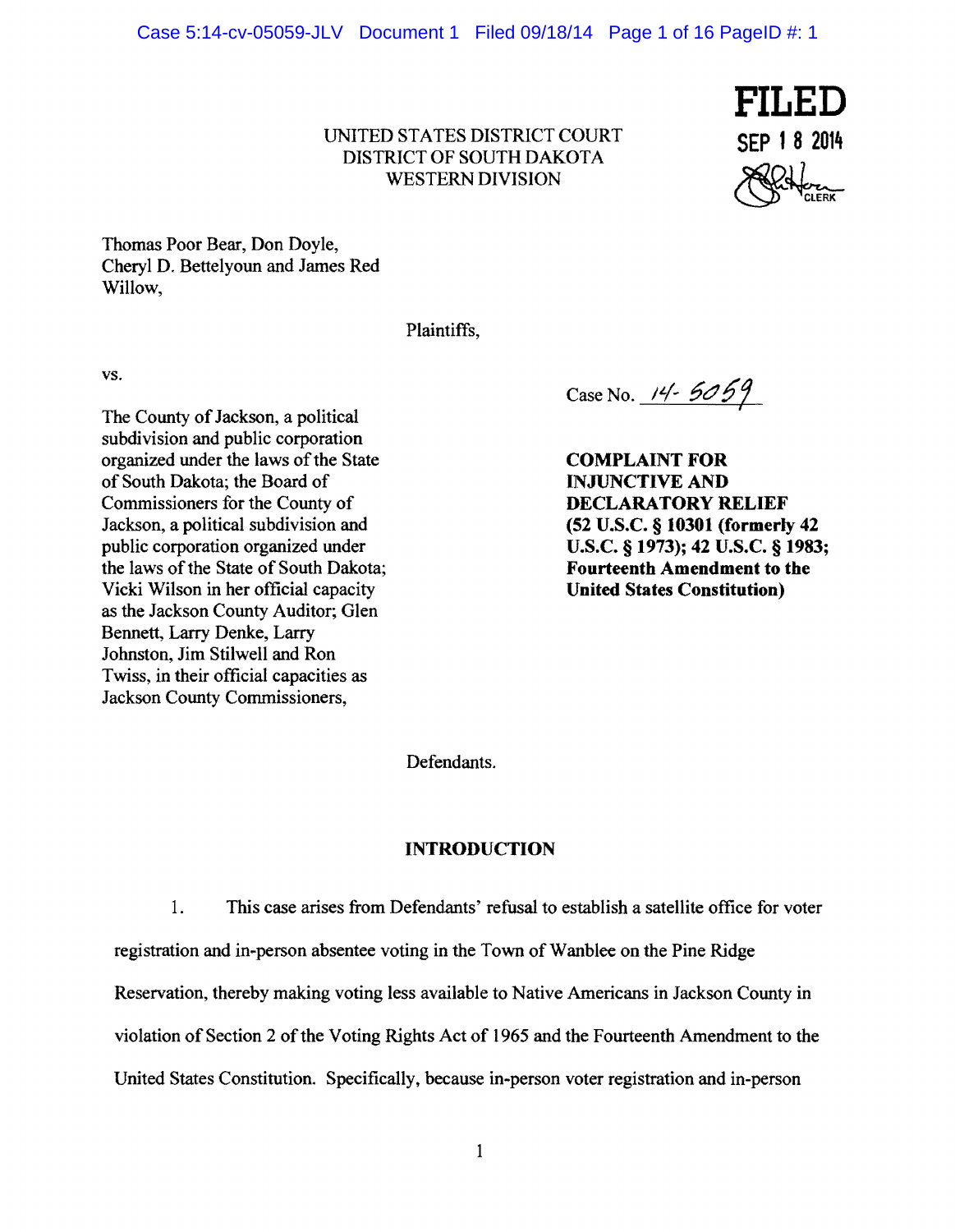#### Case 5:14-cv-05059-JLV Document 1 Filed 09/18/14 Page 2 of 16 PageID #: 2

absentee voting are limited to the county seat of Kadoka, Native American residents of Jackson County are required to travel, on average, approximately twice as far (and such travel takes approximately twice as much time) to take advantage of in-person registration and in-person absentee voting in comparison to white residents of Jackson County. Establishing a satellite office in Wanblee, on the other hand, would substantially reduce the distance and travel time for both groups, would essentially equalize the average travel time and distance for the two groups, and would thereby provide Native Americans an equivalent level of access to in-person registration and in-person absentee voting.

2. Due to socioeconomic factors, such as poverty, homelessness and lack ofreliable public and private transportation, and due to the history of racial discrimination and hostility toward Native Americans, the significantly greater average distance required for Native Americans in Jackson County to reach the county seat of Kadoka will make it substantially more difficult, if not impossible, for them to take advantage of the convenience and benefits of inperson registration and in-person absentee voting, relative to white residents of Jackson County.

3. As a result, Native Americans do not have an opportunity equal to that of the white residents in Jackson County to use in-person registration and the 46 days of in-person absentee voting.

4. Defendants have no legitimate, non-racial reason for refusing to establish the satellite office.

5. Defendants' failure to establish a satellite absentee voting and registration office in Jackson County violates Section 2 of the Voting Rights Act of 1965, 52 U.S.C.  $\S$  10301(a) and (b) ("Section 2") (formerly 42 U.S.C. § 1973(a) and (b)) and the Fourteenth Amendment to the United States Constitution.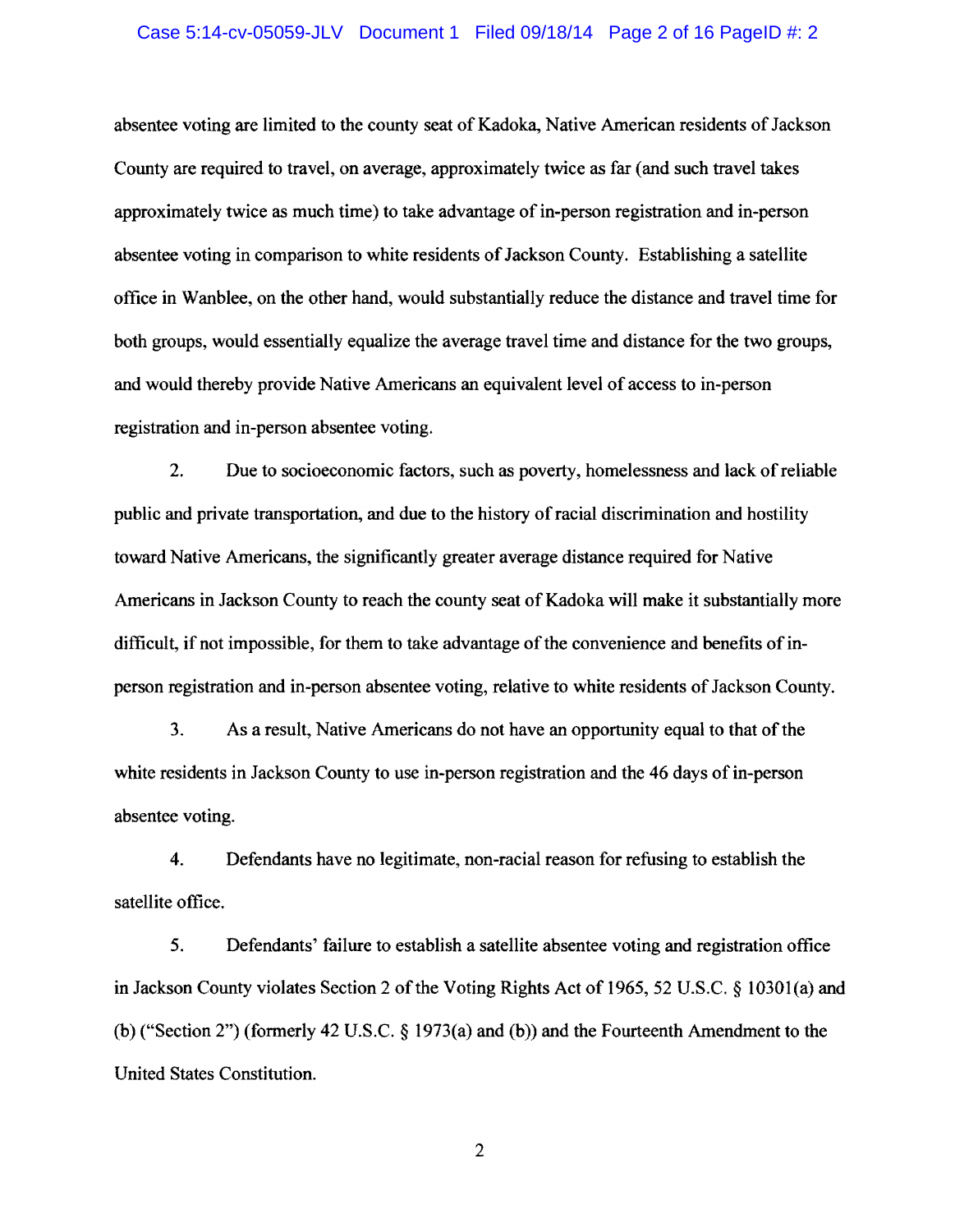#### Case 5:14-cv-05059-JLV Document 1 Filed 09/18/14 Page 3 of 16 PageID #: 3

6. Accordingly, Plaintiffs ask this Court to grant them declaratory and injunctive relief compelling the Defendants to establish a satellite office in the community of Wanblee, and/or at other appropriate location(s), to remedy the violation of the Plaintiffs' rights and to give them an equal opportunity to participate in the in-person registration and the 46 days of in-person absentee voting that is enjoyed by white residents of Jackson County.

## JURISDICTION AND VENUE

7. This case arises under the Constitution and laws of the United States. This Court has subject-matter jurisdiction over this action pursuant to 28 U.S.C. §§ 1331, 1343; 52 U.S.C. § 10301 (a) and (b); and 42 U.S.c. § 1983. This Court has jurisdiction to grant both declaratory and injunctive relief under 28 U.S.C. §§ 2201 and 2202.

8. Venue is proper in this Court pursuant to 28 U.S.C. § 1391 (b) because a substantial part of the claims or omissions giving rise to Plaintiffs' claims occurred, and are occurring, in the County of Jackson, South Dakota.

### PARTIES

9. Plaintiff Thomas Poor Bear is a member and Vice President of the Oglala Sioux Tribe. Plaintiff Poor Bear is qualified and registered to vote in the State of South Dakota and his residence, as defined in S.D.C.L. § 12-1-4, is Wanblee, Jackson County.

10. Plaintiff Don Doyle is a member of the Oglala Sioux Tribe. Plaintiff Doyle is qualified and registered to vote in the State of South Dakota and his residence, as defined in S.D.C.L. § 12-1-4, is Wanblee, Jackson County.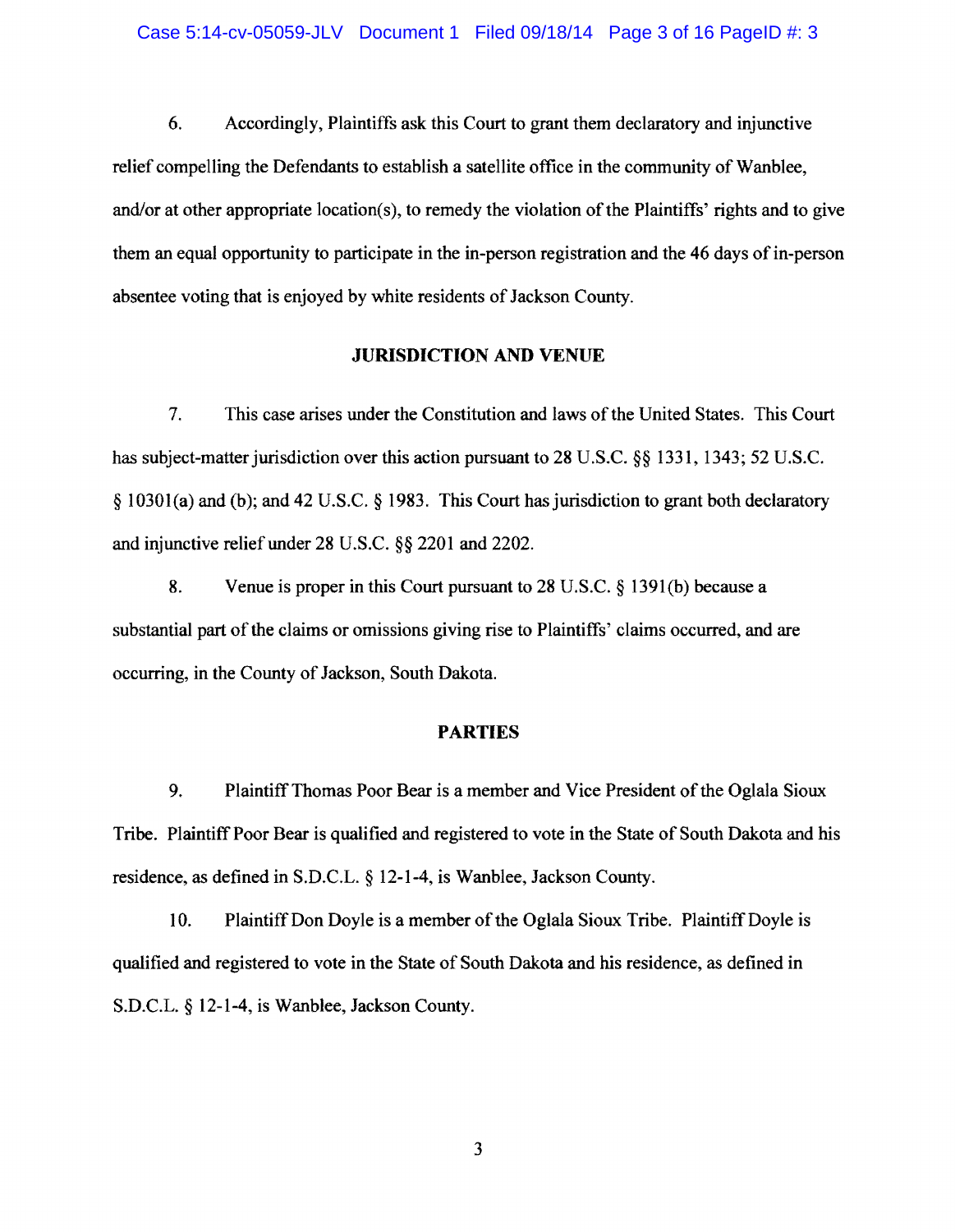#### Case 5:14-cv-05059-JLV Document 1 Filed 09/18/14 Page 4 of 16 PageID #: 4

11. Plaintiff Cheryl D. Bettelyoun is a member of the Oglala Sioux Tribe. Plaintiff Bettelyoun is qualified and registered to vote in the State of South Dakota and her residence, as defmed in S.D.C.L. § 12-1-4, is Long Valley, Jackson County.

12. Plaintiff James Red Willow is a member ofthe Oglala Sioux Tribe. Plaintiff Red Willow is qualified and registered to vote in the State of South Dakota and his residence, as defined in S.D.C.L. § 12-1-4, is Wanblee, Jackson County.

13. Plaintiffs reside on the Pine Ridge Reservation in Jackson County, South Dakota. The Pine Ridge Reservation is an Oglala Sioux Native American Reservation. The Oglala Sioux Tribe is a federally-recognized tribe with a government-to-government relationship with the United States.

14. Defendant County of Jackson is a political subdivision and public corporation organized and existing under the laws of the State of South Dakota. South Dakota law provides that the County may sue and be sued in any court in the state.

15. Defendant Vicki Wilson is the Jackson County Auditor and is sued in her official capacity. As County Auditor, Defendant Wilson's duties include, but are not limited to, making and delivering notices of special and general elections; making abstracts of and canvassing the votes cast at any special or general election; issuing certificates of election to members of the legislature, county, and precinct officers; and forwarding the abstracts of votes cast at general or special elections to the Secretary of State. In addition to the duties relating to elections, the South Dakota code also requires the County Auditor to serve as the Clerk of the County Commissioners, and is responsible for keeping an accurate record of the board of commissioners' official proceedings and preserving all of the documents, books, records, maps and other papers required to be deposited or kept in hislher office.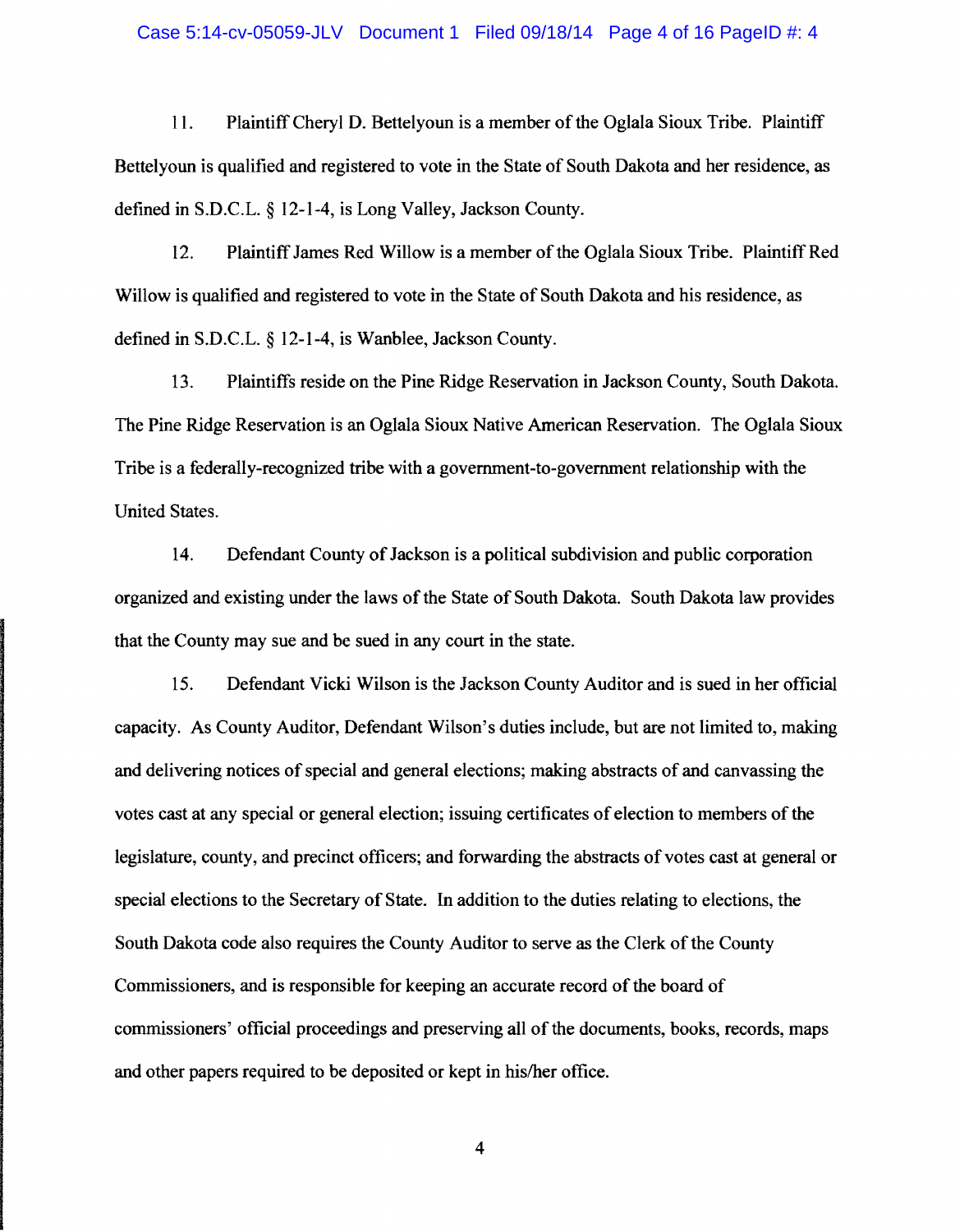#### Case 5:14-cv-05059-JLV Document 1 Filed 09/18/14 Page 5 of 16 PageID #: 5

16. Defendant Board of Commissioners for the County of Jackson exercises the power ofthe County as a political subdivision, body politic, and public corporation. South Dakota law requires the Board of County Commissioners to establish election precincts and designate polling places within those precincts.

17. Defendant Glen Bennett is the Chairman of the Board of Commissioners for the County of Jackson and is sued herein in his official capacity.

18. Defendant Larry Denke is a member of the Board of Commissioners for the County of Jackson and is sued herein in his official capacity.

19. Defendant Larry Johnston is a member of the Board of Commissioners for the County of Jackson and is sued herein in his official capacity.

20. Defendant Jim Stilwell is a member of the Board of Commissioners for the County of Jackson and is sued herein in his official capacity.

21. Defendant Ron Twiss is a member of the Board of Commissioners for the County of Jackson and is sued herein in his official capacity.

### FACTUAL ALLEGATIONS

22. South Dakota has "no excuse" absentee voting, which pennits any voter to vote absentee. Absentee voting begins 46 days before an election.

23. South Dakota offers in-person absentee voting at the office of the county auditor in each county. Once absentee voting has begun, citizens may register to vote and vote in-person absentee at the same time at the office of the county auditor until 15 days before Election Day. In-person absentee voting continues until Election Day.

24. Offices that will be on the ballot for Jackson County voters this November include U.S. Senator, U.S. Representative, Governor and Lieutenant Governor, Secretary of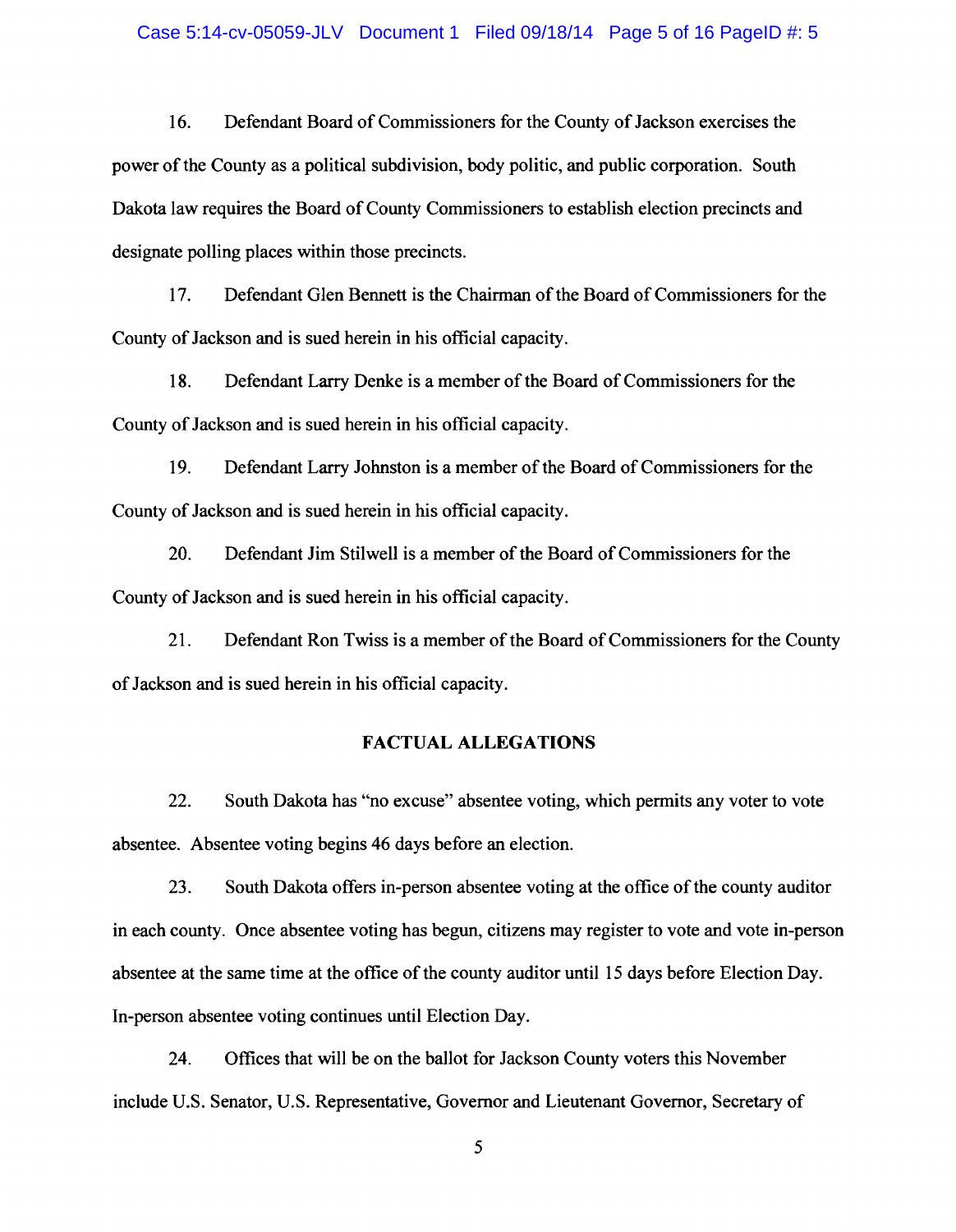State, Attorney General, State Auditor, State Treasurer, Commissioner of School and Public Lands, Public Utilities Commissioner, State Senator for District 27, State Representative for District 27 and three positions for the South Dakota Sixth Circuit Court. In addition, the November ballot includes a state constitutional amendment question and a number ofinitiated measures on other issues.

### **Jackson County and the Pine Ridge Reservation**

25. The Pine Ridge Reservation is in southwestern South Dakota. It encompasses all of Shannon County, the southern half of Jackson County and the northwest portion of Bennett County.

26. The Pine Ridge Reservation has a total population of 18,834, of which approximately 88%, or 16,580, are Native American. U.S. Census Bureau, 2010 Census.

27. According to the 2010 Census, the population of Jackson County is 3,031, of which 52.0% are American Indian or Alaska Native (alone); 42.7% are white (alone); and 4.5% are white and American Indian/Alaska Native. U.S. Census Bureau, 2010 Census, Table DP-l. As of the 2010 Census, the voting age population of Jackson County is 2,034, of which 44% are American Indian or Alaska Native (alone); 51 % are white (alone) and; and 3.9% are white and American Indian or Alaska Native. *[d.* 

28. The 2012 American Community Survey ("ACS") estimated that in the City of Kadoka, 94.5% of the population is white and 5.2% of the population is American Indian/Alaska Native, whereas in Wanblee, 1.6% of the population is white and 95.5% is American Indian/Alaska Native. U.S. Census Bureau, 2008-2012 American Community Survey 5-Year Estimates, Table DP05. According to the 2010 Census, in the City of Kadoka, 84% ofthe voting age population is white (alone) and  $12\%$  of the voting age population is American Indian/Alaska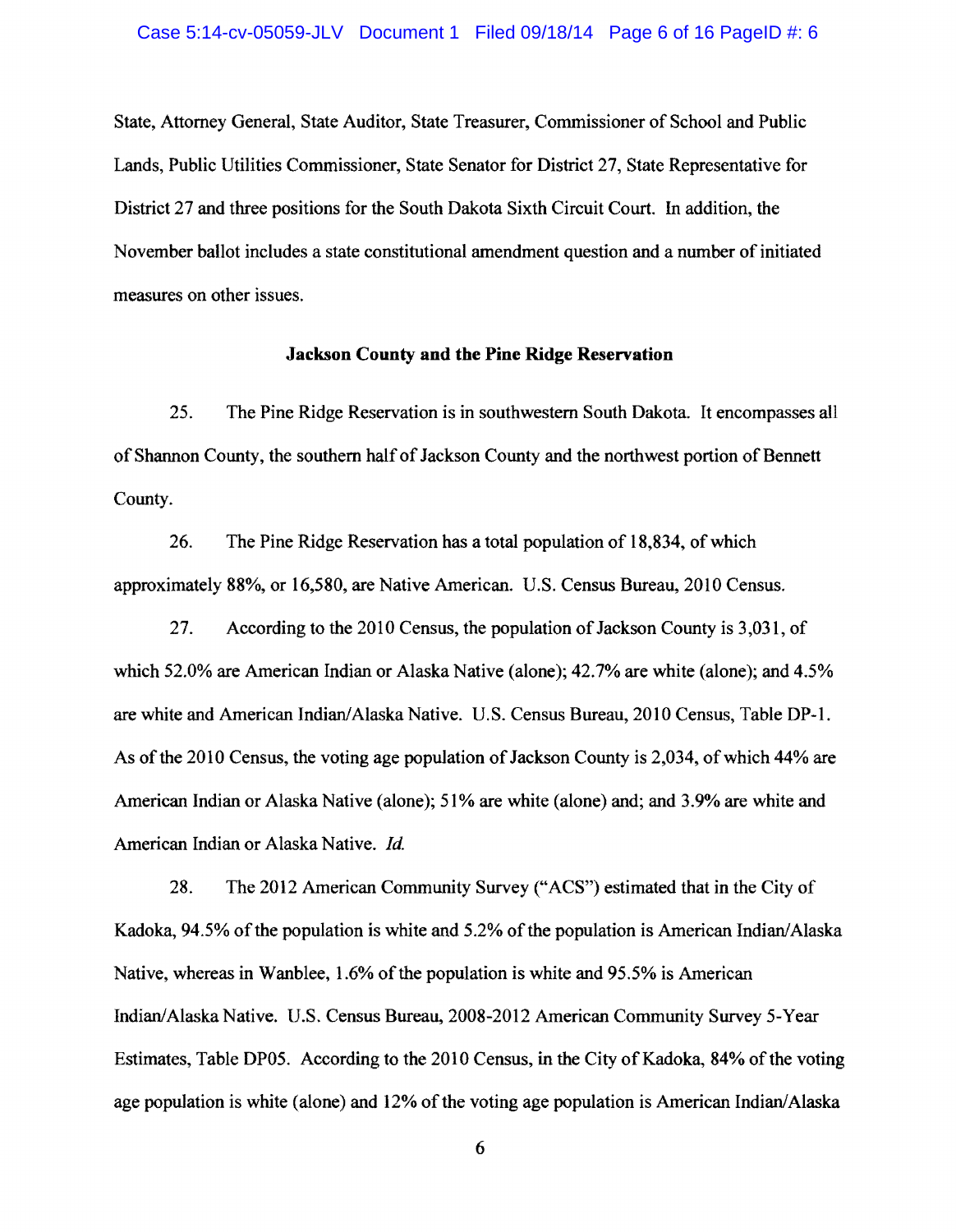#### Case 5:14-cv-05059-JLV Document 1 Filed 09/18/14 Page 7 of 16 PageID #: 7

Native (alone), whereas in Wanblee,  $3.5\%$  of the voting age population is white (alone) and  $92\%$ of the voting age population is American Indian/Alaska Native (alone). U.S. Census Bureau, 2010 Census, Table PIO.

29. Kadoka and Wanblee are the two most populous cities or towns in Jackson County.

## **Availability orIn-Person Registration and Absentee Voting in Jackson County**

30. The only location currently designated for in-person voter registration and the 46 day period of in-person absentee voting in Jackson County is in Kadoka, which is the seat of Jackson County.

31. Kadoka is not on the Pine Ridge Reservation.

32. The location for in-person absentee voting in Kadoka is, on average, significantly closer to and more convenient for the white population of Jackson County than for the Native American population of Jackson County.

33. The distance from Wanblee to Kadoka is approximately 27 miles, and the travel time between the two towns is approximately 32 minutes.

34. There is a significant disparity between the average time it takes for white residents of Jackson County to reach the county seat and the average time it takes for Native Americans to reach the county seat. Native Americans must travel, on average, twice as far as whites (which takes, on average, twice the time) in order to reach the location for in-person registration and in-person absentee voting in Kadoka. That problem is exacerbated by the significant number of Native Americans without access to reliable transportation.

35. There is no reliable public transportation in Jackson County, and a substantial portion of the Native American population lacks access to reliable private transportation.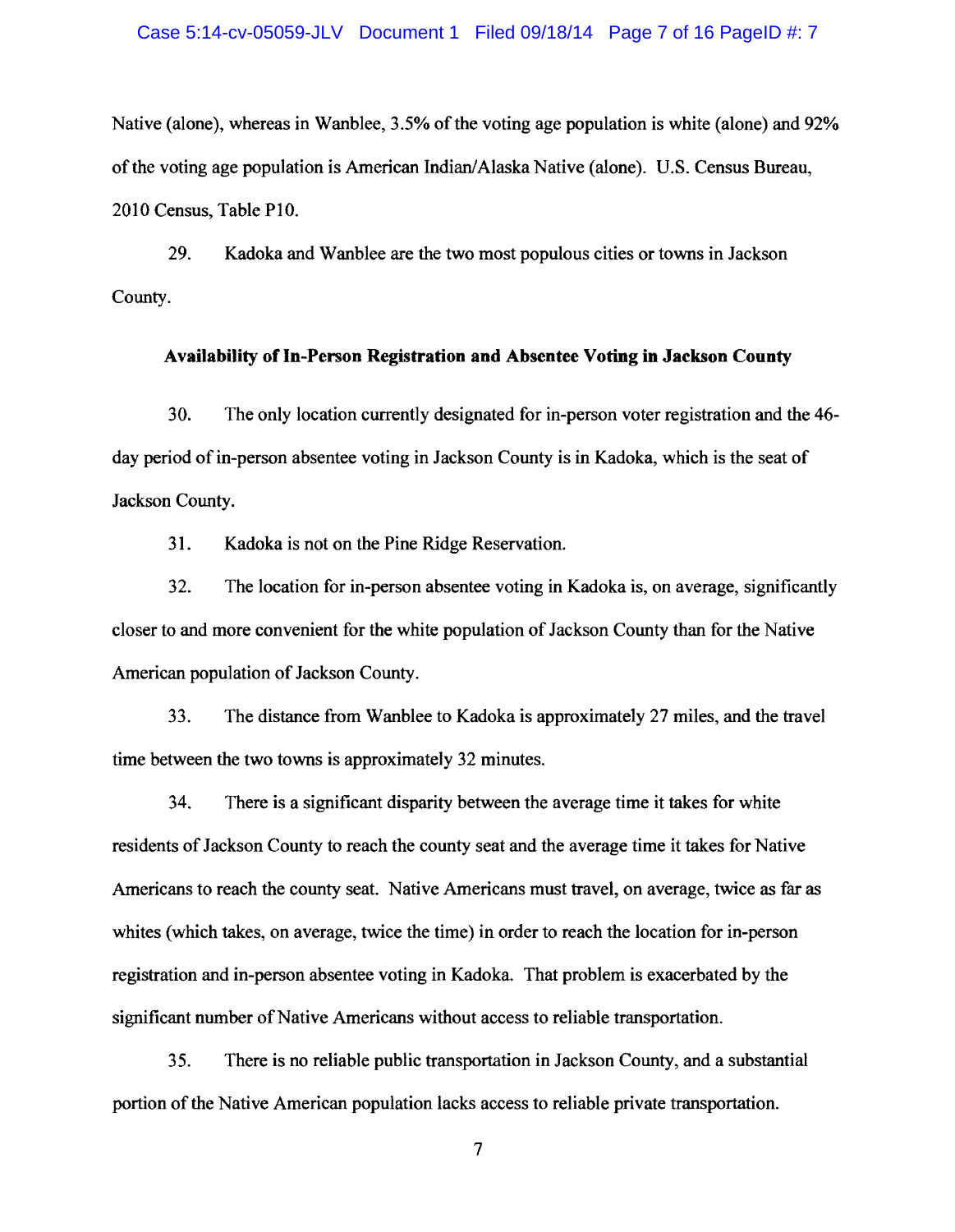According to the 2006-2010 ACS estimates, 22.3% of occupied housing units in Jackson County in which there is at least one person who is American Indian or Alaska Native (alone) have no vehicle available. 2006-2010 American Community Survey 5-Year Estimates, Table DP04 (American Indian and Alaska Native Alone). By contrast, zero occupied housing units in Jackson County in which whites reside have no vehicle available. 2006-2010 American Community Survey 5-Year Estimates, Table DP04 (White Alone).

36. The poverty and unemployment rates for Native Americans in Jackson County are much higher than for the white residents of the County. According to the 2006-2010 ACS estimates, in Jackson County, 52.9% of Native Americans live below the poverty level, 44.2% are unemployed and 75.1 % have received Food Stamps/SNAP benefits within the last 12 months. 2006-2010 American Community Survey, Table DP03 (American Indian and Alaska Native Alone). By contrast, in Jackson County 11.5% of whites live below the poverty level, 1.4% are unemployed, and 1.5% have received Food Stamps/SNAP benefits within the last 12 months. 2006-2010 American Community Survey, Table DP03 (White Alone).

## **Request for a Satellite Office in Wanblee**

37. On May 6, 2013, Plaintiff Poor Bear, Vice President of the Oglala Sioux Tribe, wrote the Board of Jackson County Commissioners to ask the Board to establish and staff a satellite office for voter registration and in-person absentee voting in Wanblee. The letter requested that such an office be established for the primary and general elections in 2014 and for all future elections. The letter further stated that, at the request ofMr. Poor Bear and on behalf ofthe Oglala Sioux Tribe, O.J. Semans, Executive Director ofFour Directions, Inc., would attend the Board of Jackson County Commissioners' meeting on May 13, 2013 to answer any questions the Board had regarding the request.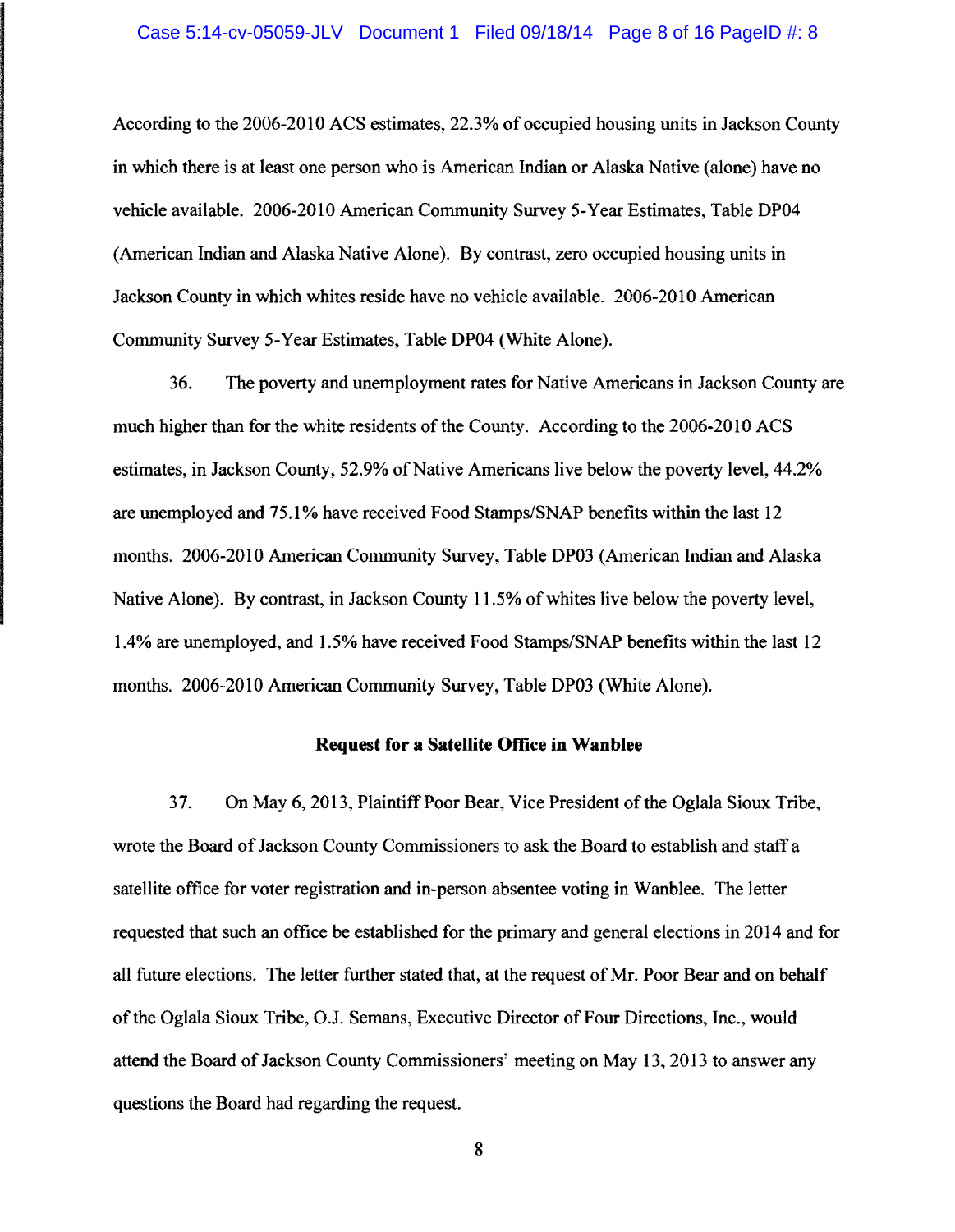#### Case 5:14-cv-05059-JLV Document 1 Filed 09/18/14 Page 9 of 16 PageID #: 9

38. Mr. Semans attended the May 13, 2013 meeting of the Board of Jackson County Commissioners and presented the request for a satellite office in Wanblee.

39. Upon information and belief, between November 2013 and February 2014, South Dakota's Help America Vote Act ("HAVA") Task Force met several times to revise the State's HAVA Plan. The Task Force approved a revised plan in February 2014 which included a provision for Jackson County to use HAVA funds to establish a satellite office.

40. Upon information and belief, the Jackson County Board of Commissioners and Defendant Wilson were regularly provided with updates about the work of the HAVA Task Force to revise the State's HAVA Plan and received drafts of the proposed revisions to the State's HAVA Plan and a copy of the revised plan ("Revised HAVA Plan") that the Task Force approved in February.

41. In April 2014, Bret Healy, a consultant for Four Directions, Inc., attended a meeting of the Board of Jackson County Commissioners where he explained the funding that would be available through the Revised HAVA Plan to establish a satellite office in Jackson County.

42. On June 20, 2014 the Board of Jackson County Commissioners discussed the request for a satellite office in Wanblee.

43. The minutes from the June 20,2014 meeting state that "The state HAVA [Help America Vote Act] plan does not designate the expense of such sites by the three counties as being allowable reimbursable expenses with the HAVA grant funds. This would be an additional expense for Jackson County."

44. The minutes from the June 20, 2014 meeting also state,

Discussion was held on the information received that Jackson County meets the criteria to establish a satellite absentee voting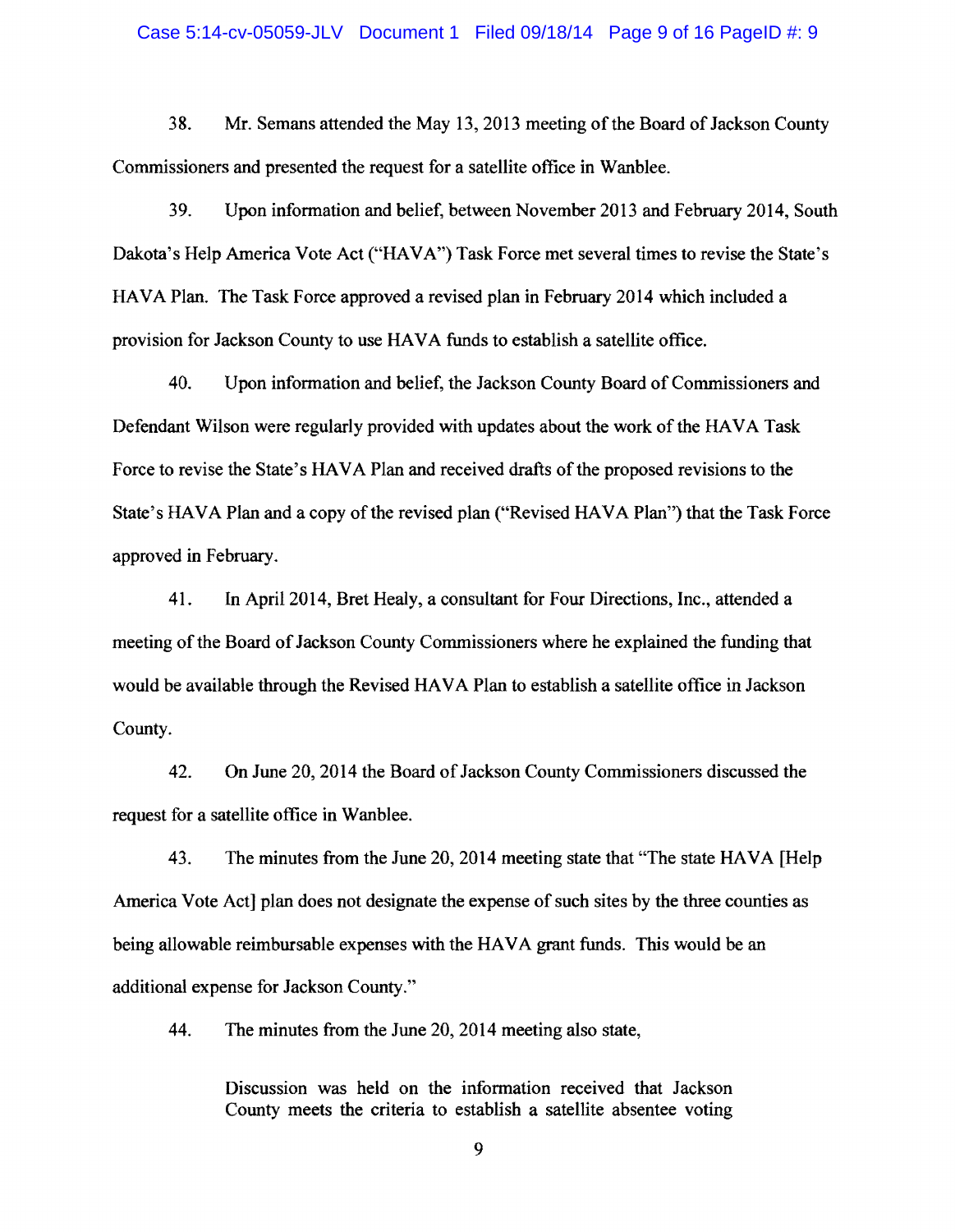site through the South Dakota HAVA plan, but that reimbursement of expenses to Jackson County through HAVA grant funding is not shown. Vicki Wilson, Auditor, reported that she had sent an email to Secretary of State Gant about reimbursement of expenses for such sites, but has not received a response. Stilwell moved, Denke seconded, that Jackson County not establish satellite voting sites due to no response on state or federal funding for such sites, and also due to no county funding available.

45. Funding for the proposed satellite office in Wanblee is currently available under South Dakota's HAVA Plan.

46. Upon information and belief, Defendants are aware of the availability of HAVA funding to establish a satellite office in Jackson County.

# **South Dakota's Revised HAVA Plan Provides Funding for the Satellite Office**

47. Section 20901 of the Help America Vote Act ("HAVA") provides funding to

enable states and counties to improve the number and accessibility of polling places.

48. The State of South Dakota has implemented HAVA funding via its State Plan, which was originally implemented in 2004 and has been revised several times since 2004.

49. South Dakota revised its HAVA plan in 2014 ("Revised HAVA Plan"). The Revised HAVA Plan provides that "a county may be allowed to use HAVA funds to set-up an additional in-person satellite absentee voting location" if the jurisdiction has  $(1)$  "50% more individuals below the poverty line than the rest of the county" and  $(2)$  the voters living in the jurisdiction "[l]ive, on average. 50% farther from the existing county seat or other satellite location than the rest of the county."

50. The Revised HAVA Plan specifies that Jackson County satisfies the criteria for establishing additional in-person satellite absentee voting locations.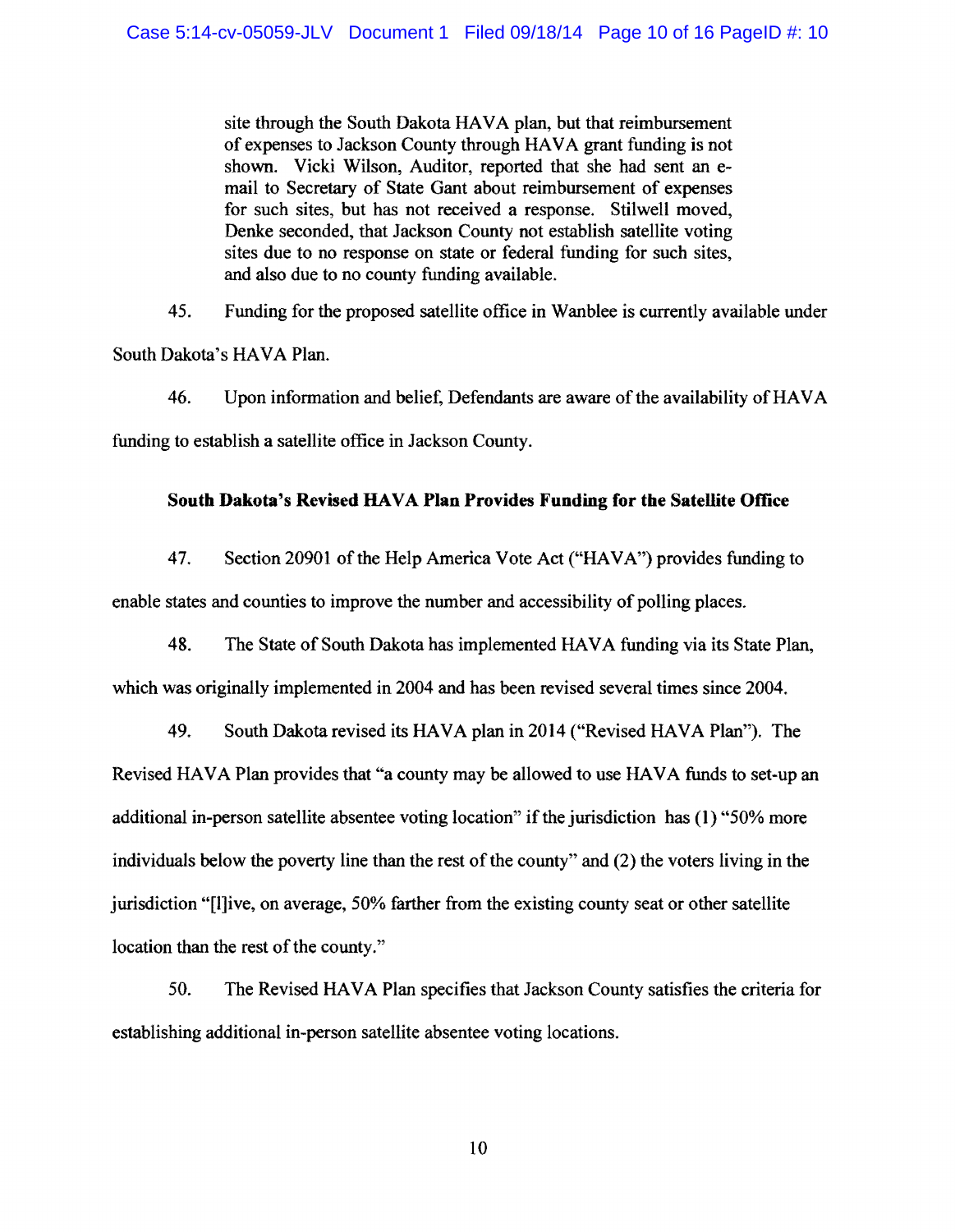51. The United States Election Assistance Commission published South Dakota's Revised HAVA Plan on July 2, 2014 in the Federal Register, 79 Fed. Reg. 37732, noting that the State could begin implementation of the plan 30 days later.

52. The Revised HAVA Plan became effective August 1, 2014.

53. The Revised HAVA Plan designates the expense of a satellite office in Jackson County as an allowable reimbursable expense from HAVA grant funds. The cost of a satellite office in Wanblee would not be an additional expense for Jackson County.

## **History of Discrimination in Voting**

54. In addition to the depressed socio-economic status of Native Americans in Jackson County discussed in Paragraphs 36 and 37, there is a long history ofracial discrimination against Native Americans in South Dakota, including discrimination in voting.

55. When South Dakota became a state in 1889, the right to vote was largely restricted to free white men and it was illegal to create precincts on Indian reservations.

56. Although the Indian Citizenship Act was passed in 1924 giving full rights of citizenship to Native Americans, South Dakota continued to ban Native Americans from voting or holding office until the 1940s.

57. Native Americans in "unorganized counties" were forbidden from voting until the mid-1970s and residents of unorganized counties were barred from holding county office until 1980. The portion of Jackson County that is part of the Pine Ridge Reservation (and in which Wanblee is located) was a part of such an "unorganized" county, Washabaugh, until 1983.

58. Officials in South Dakota have attempted to design districts so as to reduce the impact of Native American votes, either by drawing districts so as to exclude land owned by tribal members, and only include white voters, *see United States v. Day Cnty.,* No 1 :99cv-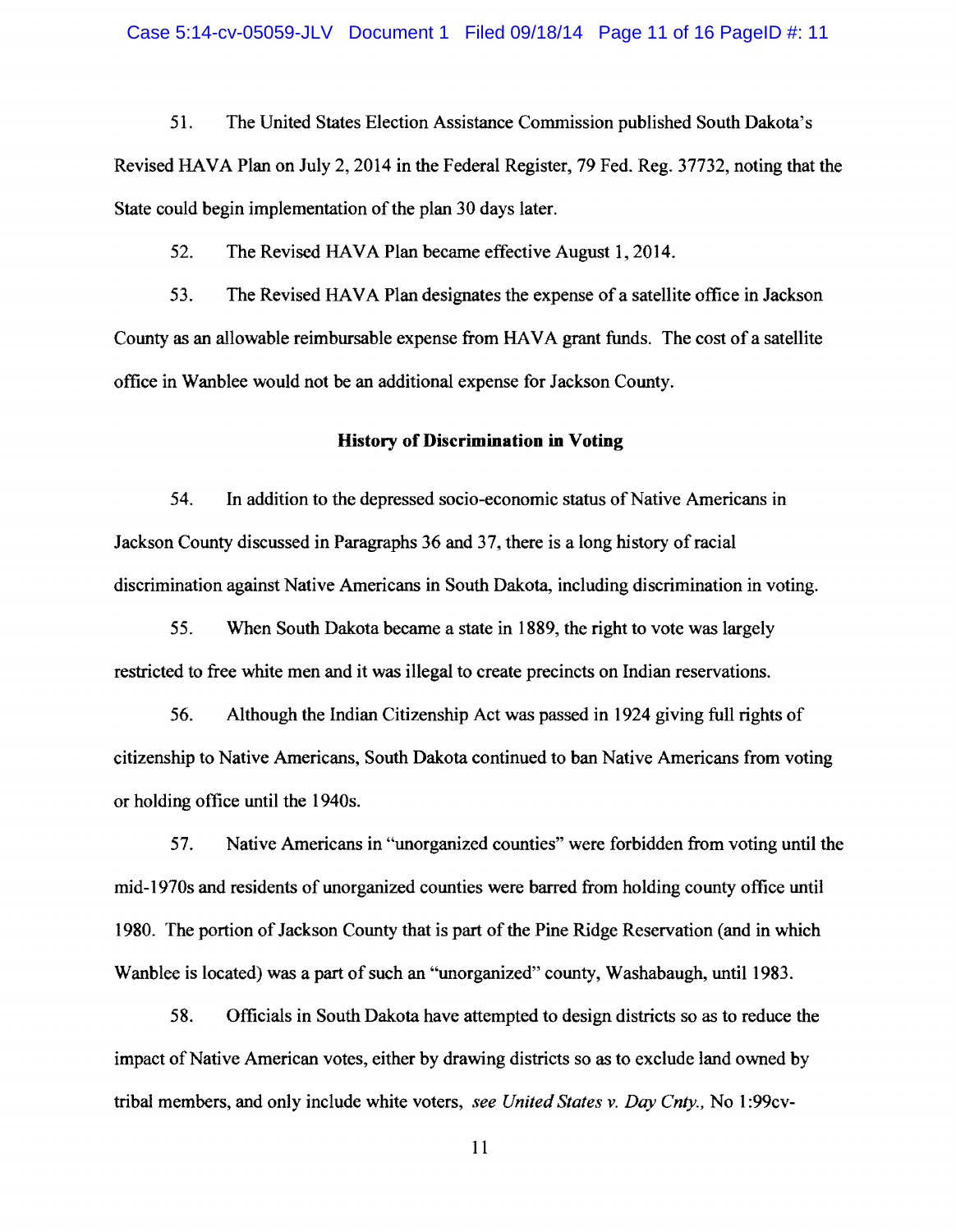OlO24·RHB (D.S.D. 2000), by "packing" minorities into as few districts as possible, *see Bone Shirt* v. *Hazeltine,* 461 F.3d 1011 (8th Cir. 2006), or otherwise malapportioning districts so as to dilute Native American representation, *see Blackmoon* v. *Charles Mix Cnty.,* CIV. 05·4017,2005 WL 2738954 (D.S.D. Oct. 24, 2005).

59. A federal court found racially polarized voting in South Dakota in *Bone Shirt* v. *Hazeltine,* 336 F. Supp. 2d 976, 10lO·17 (D.S.D. 2004), *affd461* F.3d 1011 (8th Cir. 2006). Jackson County was within the area at issue in the case.

60. Due in large part to the disparity in socio·economic status and the history of racial discrimination, Native American election turnout has historically been very low in South Dakota, despite the fact that the state typically ranks high overall in voter turnout.

## No Justification for Refusing to Open the Satellite Office

61. No legitimate interests of the Defendants will be undermined by creating the proposed satellite office. This is particularly true because the cost and burden on the County to designate a satellite office will be negligible in comparison to the irreparable harm that Plaintiffs have already suffered, and will continue to suffer, as a result of the violation of their statutory and Constitutional rights.

62. The purported reason to deny the request for a satellite office in Wanblee is tenuous, in that there is funding available for the satellite office.

63. As a result ofDefendants' refusal to establish the proposed satellite office in Wanblee, Plaintiffs and other Native American citizens residing in Jackson County face significantly greater burdens and have substantially less opportunity than the white population to avail themselves of the convenience and benefits of casting in-person absentee ballots and using in-person registration. The Defendants' decision to reject a satellite location provides a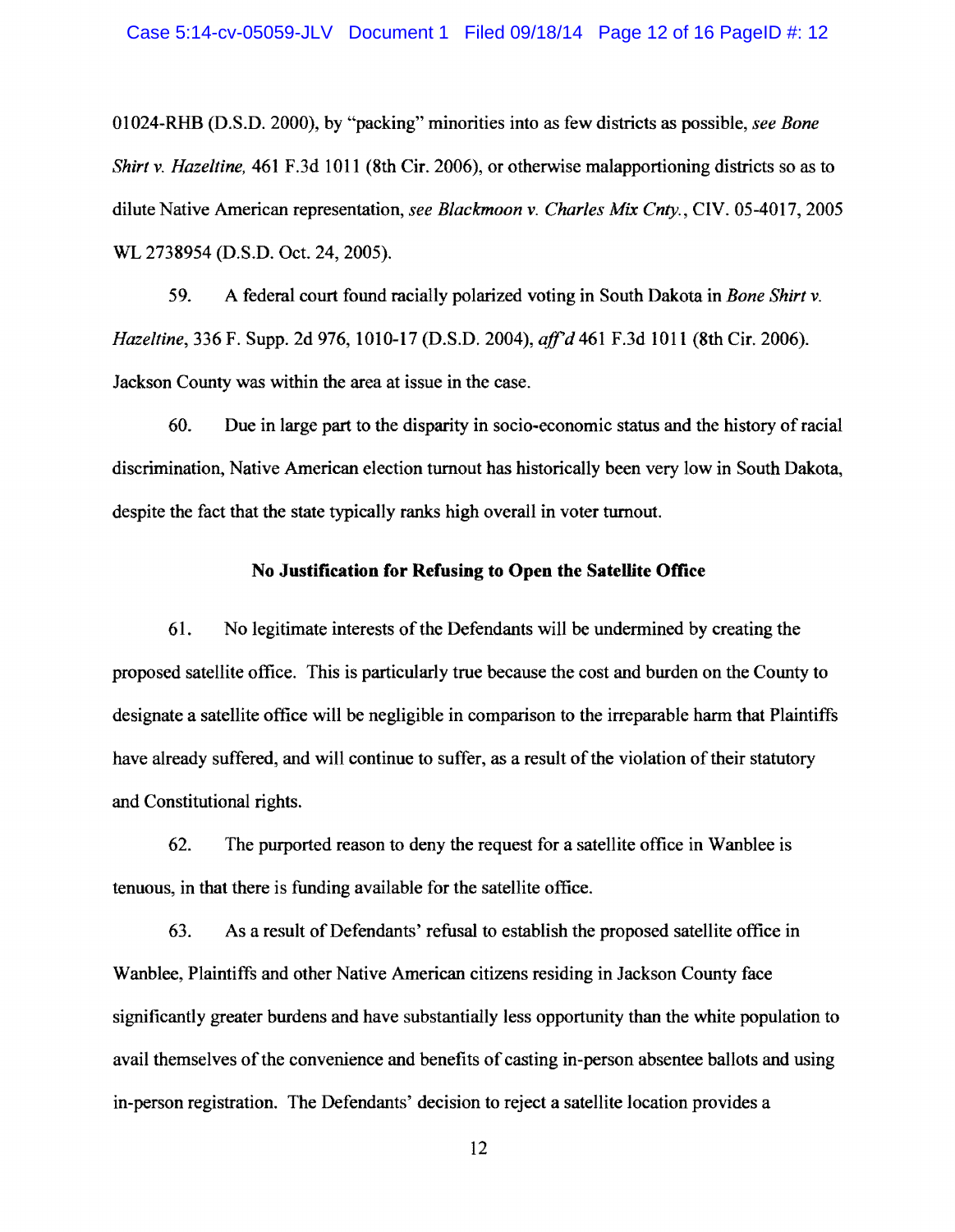convenience and advantage for white residents that is not equally available to Native American residents. As a consequence, Native Americans will not have an equal opportunity to participate in federal and state elections in Jackson County in the upcoming general election on November 4, 2014, and in future elections. Said actions of the Defendants are contrary to the laws and Constitution of the United States.

# FIRST CLAIM FOR RELIEF (52 U.S.C. § 10301 - Violation of Section 2 of the Voting Rights Act)

64. Plaintiffs re-allege and incorporate by reference each and every allegation

contained in Paragraphs 1 through 64 above as if set forth fully herein.

65. Section 2 of the Voting Rights Act of 1965, 52 U.S.C. § 10301, protects Plaintiffs

from denial or abridgment of the right to vote on account of race, color, or membership in a

language minority group. Section 2 provides, in relevant part:

(a) No voting qualification or prerequisite to voting or standard, practice, or procedure shall be imposed or applied by any State or political subdivision in a manner which results in a denial or abridgment of the right of any citizen of the United State to vote on account of race or color, or [membership in a language minority group].

(b) A violation of subsection (a) of this section is established if, based on the totality of circumstances, it is shown that the political processes leading to nomination or election in the State or political subdivision are not equally open to participation by members of a class of citizens protected by subsection (a) of this section in that its members have less opportunity than other members of the electorate to participate in the political process and to elect representatives of their choice.

66. Native Americans are recognized as a language minority group under the Voting

Rights Act.

67. Based on the totality of the circumstances, the acts and/or omissions of

Defendants have resulted in the denial and/or will continue to result in the denial, of the rights of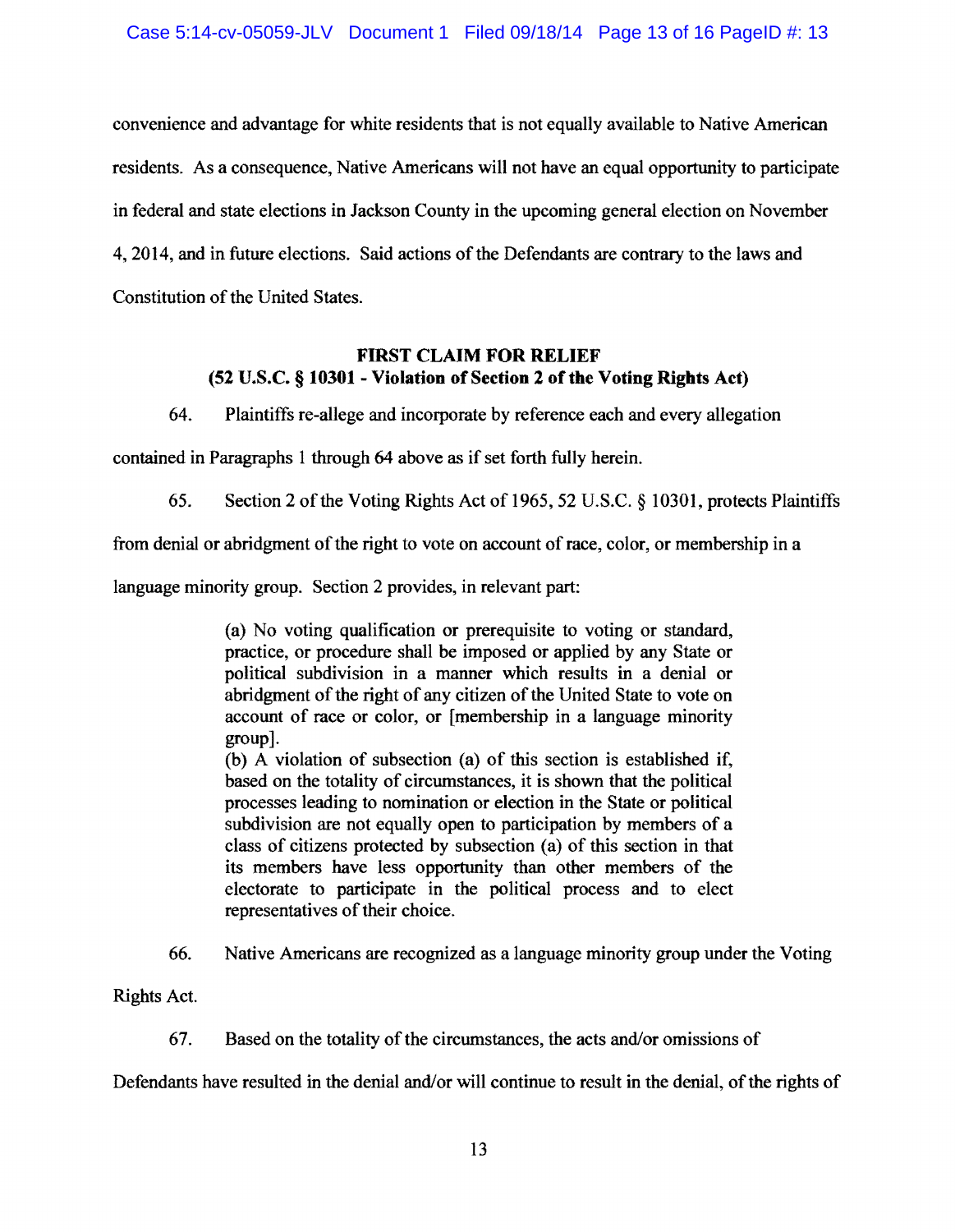the Plaintiffs to have an equal opportunity to participate in the electoral process and elect

candidates of their choice in violation of Section 2 of the Voting Rights Act.

68. Plaintiffs will continue to suffer the violation oftheir rights as alleged in the

Complaint absent relief granted by the Court.

# SECOND CLAIM FOR RELIEF

# (52 U.S.C. § 10301 and 42 U.S.C. § 1983 - Discriminatory Purpose in Violation of Section 2 of the Voting Rights Act, and the Fourteenth Amendment to the United States Constitution)

69. Plaintiffs re-allege and incorporate by reference each and every allegation

contained in Paragraphs 1 through 69 above as if set forth fully herein.

70. Section 1 of the Fourteenth Amendment to the United States Constitution

provides that:

No state shall make or enforce any law which shall abridge the privileges or immunities of citizens of the United States; nor shall any state deprive any person of life, liberty, or property, without due process of law; nor deny to any person within its jurisdiction the equal protection of the laws.

71. Defendants have no legitimate, non-racial reason for rejecting the Oglala Sioux

Tribe's request that a satellite office be established for in-person voter registration and in-person

absentee voting in Wanblee on the Pine Ridge Reservation.

72. Defendants refused and continue to refuse to establish a satellite office for voting

in Wanblee, at least in part, because such refusal will disadvantage Native American voters in Jackson County relative to white voters in Jackson County.

73. By engaging in the acts and/or by the omissions alleged herein, Defendants acted and continue to act under color of law to deny Plaintiffs their rights that are guaranteed by the Fourteenth Amendment to the United States Constitution and Section 2 of the Voting Rights Act and will continue to violate said rights absent relief granted by this Court.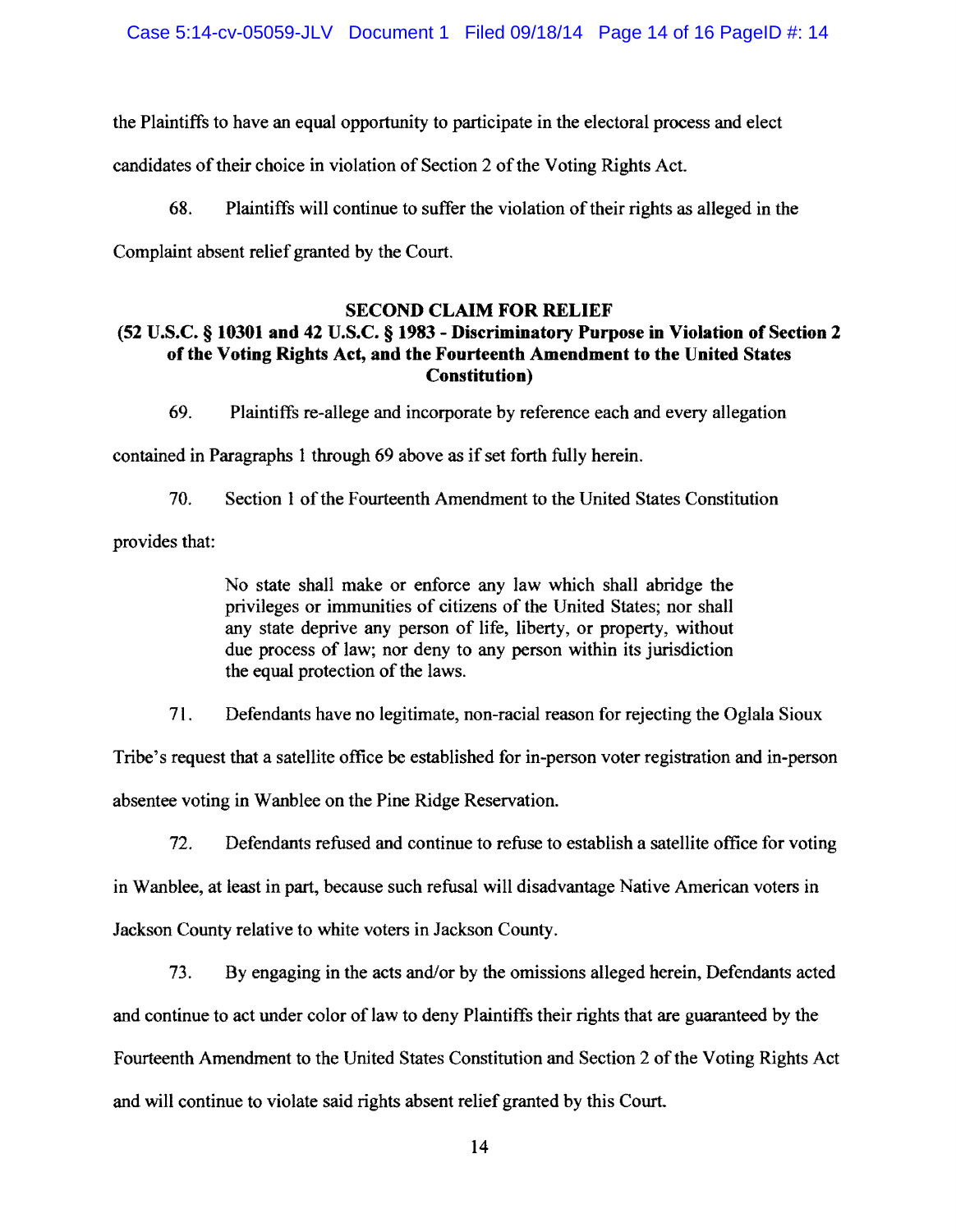### **PRAYER FOR RELIEF**

WHEREFORE, Plaintiffs respectfully pray that the Court:

1. Enter judgment in favor of Plaintiffs and against Defendants on the claim for relief as alleged in this Complaint;

2. Enter a declaratory judgment pursuant to 28 U.S.C. §§ 2201 and 2202 declaring that Defendants' refusal to designate a satellite office in Jackson County for in-person registration and in-person absentee voting (1) violates Section 2 of the Voting Rights Act, 52 U.S.C. § 1030I, and (2) was made with a racially discriminatory purpose in violation of Section 2 of the Voting Rights Act, 52 U.S.C. § 10301, and the Fourteenth Amendment to the United States Constitution;

3. Grant Plaintiffs preliminary and/or permanent injunctive relief by ordering that Defendants establish a satellite office in Wanblee where voters may register to vote up to 15 days before the election, as provided for in state law, and vote in-person absentee 46 days (and/or any part thereof remaining as of the date said relief is granted) prior to the November 2014 general election and for the full in-person absentee voting and registration period authorized by South Dakota law in all future elections;

4. Issue an order pursuant to Section  $3(c)$  of the Voting Rights Act, 52 U.S.C. § 1 0302( c) requiring Jackson County to obtain preclearance, for a necessary and appropriate period of time, from the Attorney General of the United States for any and all future changes in voting law, upon a determination that Jackson County has shown that the proposed changes do not have the purpose and will not have the effect of denying or abridging the right to vote on account of race or color;